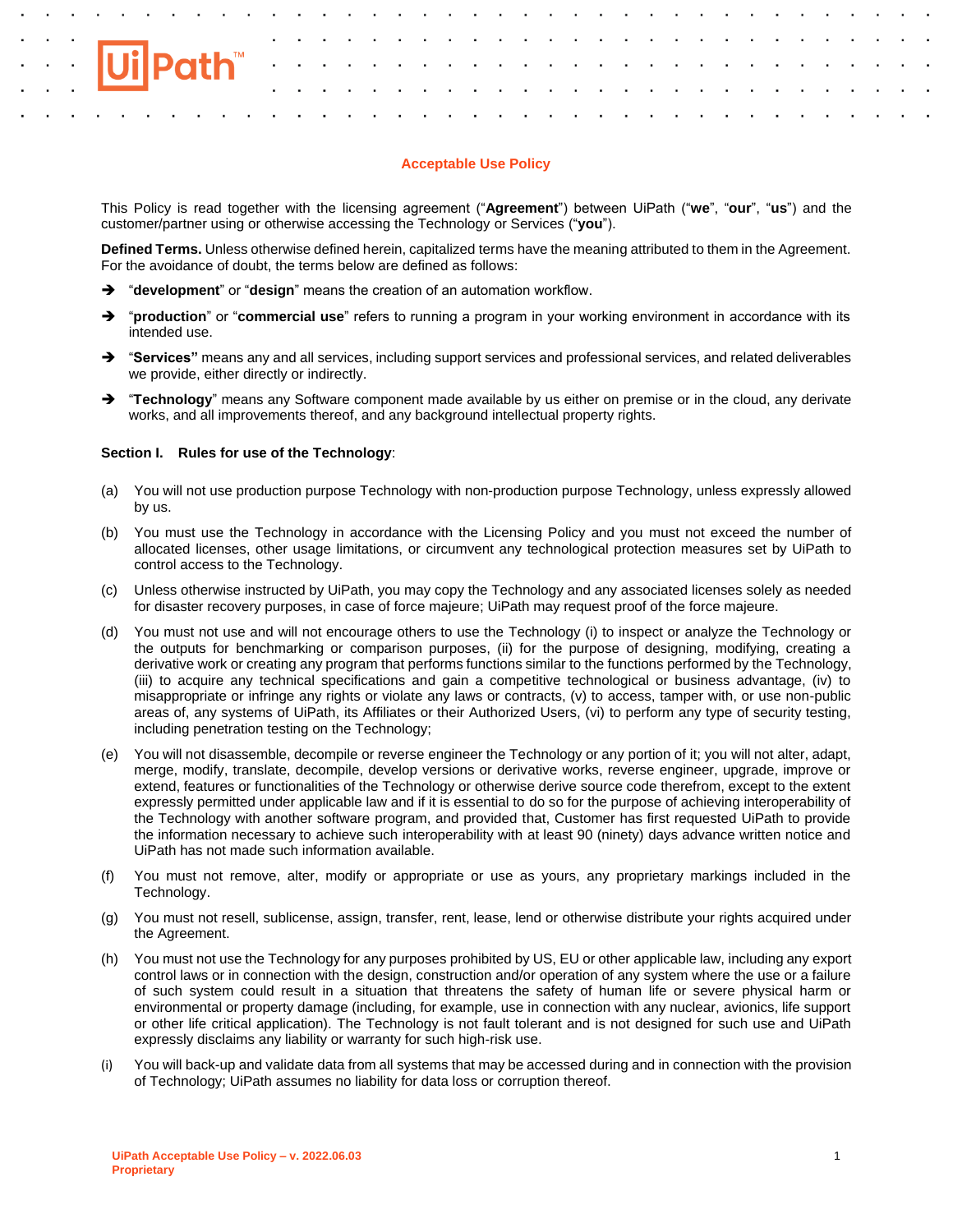- (j) You must comply with all terms and conditions required by third-party providers of any data, products, services, platforms, etc. you might use with the Technology and carry the entire risk of such use.
- (k) You must not use the Technology to operate in a service bureau, managed service or commercial hosting services environment, unless expressly approved by UiPath in writing.
- (l) You must flow down all your obligations in the Agreement (including, without limitation, this Policy) to, and will be liable for, all third parties you give access to Technology.
- (m) You will obtain and maintain all authorizations and consents required to use personal data as contemplated in the Agreement.

## **Section II. When UiPath provides you any Services you agree to requirements set out below:**

- (a) You will back-up and validate data from all systems that may be accessed during and in connection with the provision of Services; UiPath assumes no liability for data loss or corruption thereof.
- (b) You will not rely on UiPath providing any installations, deployment assistance or incident resolution in relation to any hardware or Technology other than the paid Technology and Services.
- (c) You will make sure you have all necessary rights (including, without limitation, proper license and use rights) to any third-party products you request UiPath to add within the Services provided to you.
- (d) You will use deliverables provided by UiPath as part of professional services, only in conjunction with the Technology.
- (e) You will not mix deliverables with non-production purpose Technology, unless expressly allowed by us.
- (f) You must not use and will not encourage others to use the deliverables and Services (i) to inspect or analyze the deliverables or the outputs for benchmarking or comparison purposes, (ii) for the purpose of designing, modifying, creating a derivative work or creating any program that performs functions similar to the functions performed by the deliverables, (iii) to acquire any technical specifications and gain a competitive technological or business advantage, (iv) to misappropriate or infringe any rights or violate any laws or contracts, (v) to access, tamper with, or use nonpublic areas of, any systems of UiPath, its Affiliates or their Authorized Users, (vi) to perform any type of security testing, including penetration testing on the deliverables, unless authorized, and within the limits authorized by UiPath; (vii) to use outputs of UiPath machine learning technology and related tools with non-UiPath machine learning technology and related tools.
- (g) You will not disassemble, decompile or reverse engineer the deliverables or any portion of it; you will not alter, adapt, merge, modify, translate, decompile, develop versions or derivative works, reverse engineer, upgrade, improve or extend, features or functionalities of the deliverables or Services or otherwise derive source code therefrom, except to the extent expressly permitted under applicable law and if it is essential to do so for the purpose of achieving interoperability of the deliverables or Services with another software program, and provided that, Customer has first requested UiPath to provide the information necessary to achieve such interoperability with at least 90 (ninety) days advance written notice and UiPath has not made such information available.
- (h) You must not remove, alter, modify or appropriate or use as yours, any proprietary markings included in the Services.
- (i) You must not resell, sublicense, assign, transfer, rent, lease, lend or otherwise distribute your rights acquired under the Agreement.
- (j) You must not use the Services or deliverables for any purposes prohibited by US, EU or other applicable law, including any export control laws or in connection with the design, construction and/or operation of any system where the use or a failure of such system could result in a situation that threatens the safety of human life or severe physical harm or environmental or property damage (including, for example, use in connection with any nuclear, avionics, life support or other life critical application). The Services and the deliverables are not fault tolerant and are not designed for such use and UiPath expressly disclaims any liability or warranty for such high-risk use.
- (k) You must comply with all terms and conditions required by third-party providers of any data, products, services, platforms, etc. you might use with the deliverables and Services and carry the entire risk of such use.
- (l) You must not use the deliverables to operate in a service bureau, managed service or commercial hosting services environment, unless expressly approved by UiPath in writing.
- (m) You must flow down all your obligations in the Agreement (including, without limitation, this Policy) to, and will be liable for, all third parties you give access to deliverables and/or Services.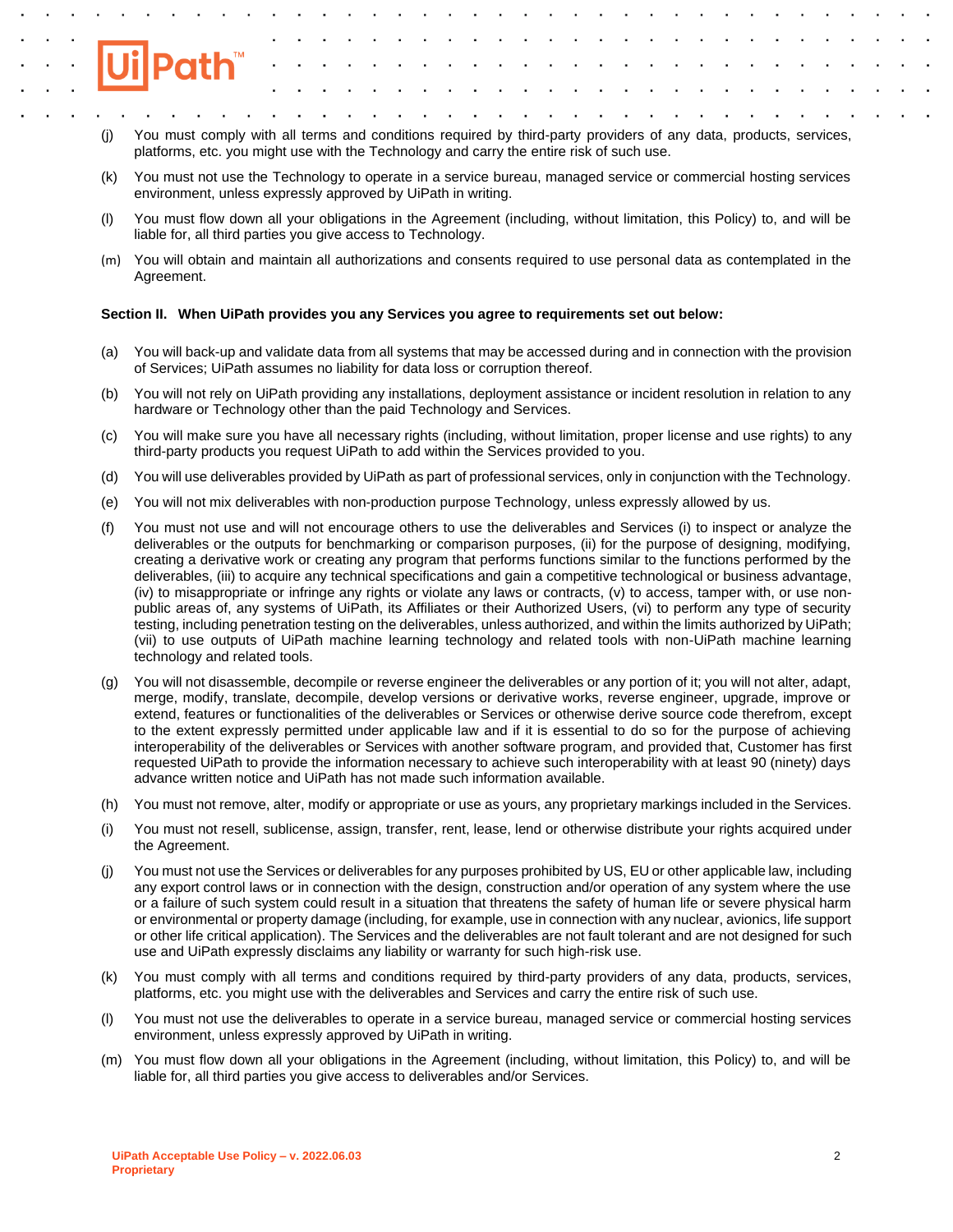- (n) you will obtain and maintain all authorizations and consents required to use personal data as contemplated in the Agreement.
- **Section III. If you use technology based on artificial intelligence and machine learning ("AI Systems"), with or within or as part of, UiPath's Technology and/or Services, you must observe at least, the following principles**:
- (a) You must show respect to persons and human rights and take into consideration the practical and emotional factors in relation to using the AI System.
- (b) You must use good quality, high volume, and unbiased data, and observe the rules set out for use of use personal data in designing and creating, or otherwise adapting the AI System (where creation or adaptation are permitted by, as applicable, UiPath or the copyright owner).
- (c) You must use the privacy by design principles in a demonstrable manner and be able to provide documentation explaining how the AI System works to users or persons impacted by it.
- (d) You must define the outcome of employing the AI System and be transparent about its limitations as well as about the limitations of the data used to train the AI System.
- (e) You must make sure to involve a human arbiter in the process if your AI System enables automated decision-making mechanisms, or where otherwise required.
- (f) You must keep detailed records of your design process and decision making when designing or creating, or otherwise adapting/re-training AI Systems (where creation or adaptation are permitted by, as applicable, UiPath or the copyright owner).

## **Section IV. UiPath may provide certain offerings or licenses subject to associated specific terms and conditions:**

- (a) **Upgrade Support Licenses:** you may need upgrade support licenses which UiPath will provide at its sole discretion; you will only use them as needed for the purpose of upgrading from one Technology version to another and the number of upgrade support licenses will not exceed the number your production licenses at any time.
- (b) **Non-Production Licenses:** we may provide you with Technology licenses limited to non-production use (e.g., for internal training, evaluation, etc.); you will not use them for commercial purposes or in a production environment and you will only use "dummy data" therein with no personal data, protected health data, cardholder or sensitive authentication data (as defined under applicable privacy laws).
- (c) **Trial Licenses:** we may provide you with trial Technology licenses; you may use them in a production environment, for production purposes, bearing the entire risk associated with such use of the Technology and you will not use any regulated data, including without limitation any cardholder or sensitive authentication data or (unless expressly allowed by UiPath pursuant to the execution of a an appropriate business associate agreement) personal health information (as defined under applicable laws); UiPath may provide certain support services for the cloud trial Technology, as may be communicated by UiPath.
- (d) **Specific packages and Preview offerings:** there are specific conditions which you must fulfill to access either of them and additional terms and conditions may apply. You will find more details on UiPath's website.

### **Section V. If we notice any inactivity on your side or if you don't renew your subscription, we reserve the right to take certain measures, as follows:**

- (a) **Community:** if we notice inactivity in your use for more than 90 (ninety) consecutive days, we may close your account and/or delete any data you're imported into the Technology, which may no longer be recovered.
- (b) **Trial enterprise:** if by the end of the trial license period for a Technology component, you did not purchase the enterprise version subscription, UiPath reserves the right to demote your organization to the community edition; some of the Technology components you had access to during trial will no longer be available and consequently any data imported in such components may be deleted by UiPath at its discretion and may not be recovered.
- (c) **Enterprise**: if within 14 (fourteen) days from the end of the enterprise license period for a Technology component, you did not renew your enterprise subscription, UiPath reserves the right to demote your organization to the community edition; some of the Technology components you had access to during enterprise will no longer be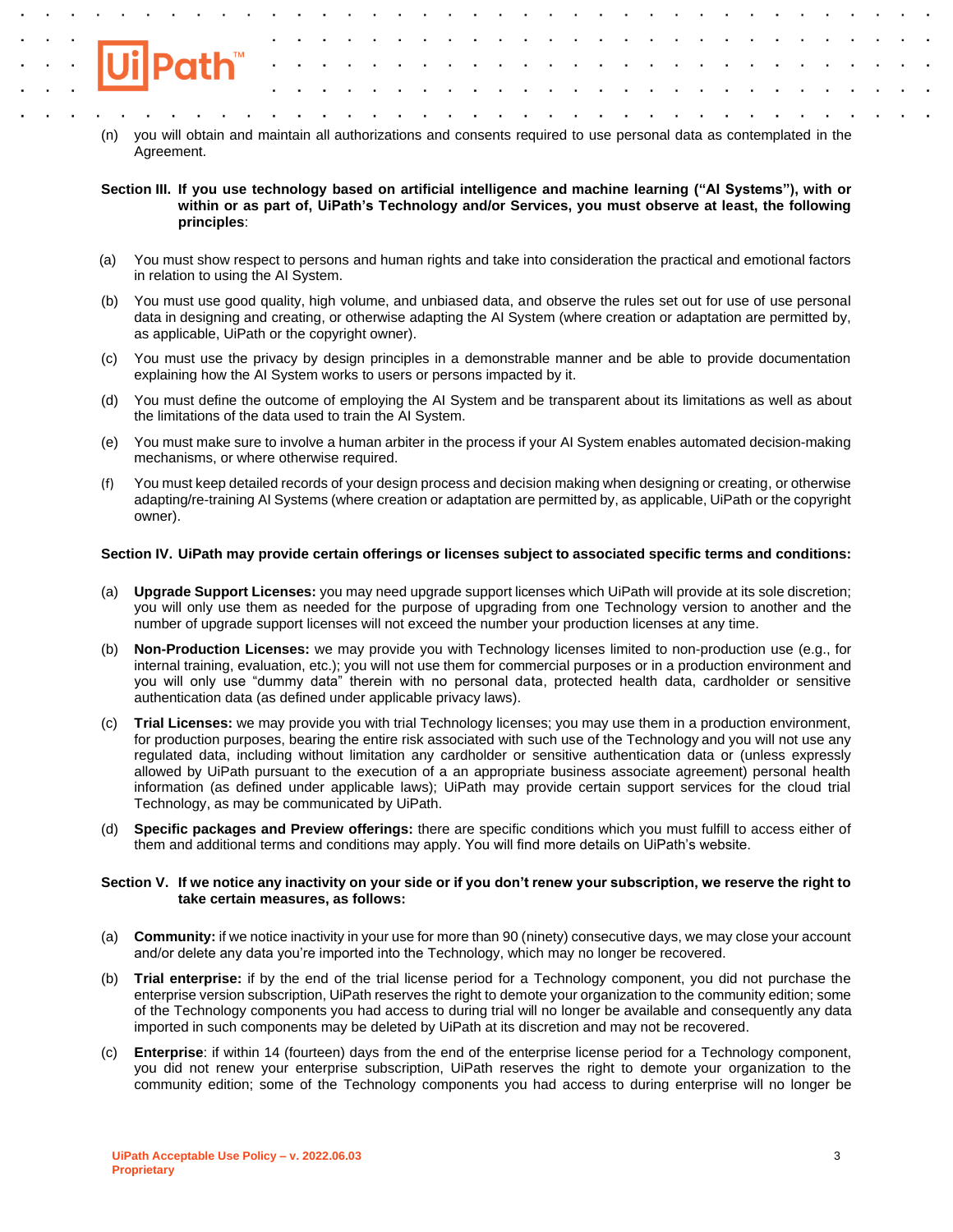

available and consequently any data imported in such components may be deleted by UiPath and may not be recovered.

## **Section VI. If you create an account with UiPath, the following provisions will apply:**

### (a) **Account Basics and Acceptable Conduct**

- (i) account names are provided on a first-registered basis and are intended for immediate and active use.
- (ii) attempts to sell, buy, or solicit other forms of payment in exchange for account names are prohibited.
- (iii) to keep your account active, you must log-in on a regular basis.
- (iv) if you create an account with an e-mail address pertaining to, or associated with, a company or organization, we will assume in good faith that you have the power to represent, and bind, that entity.
- (v) all information you access through your account is confidential and proprietary of UiPath and you will not disclose it unless as permitted under the Agreement.
- (vi) we may store, use and process your account information to enable the use and operation of the Technology and Services.
- (vii) you will not attempt to, or gain unauthorized access to any service, account, computer systems or networks, or circumvent any authentication or security measures or test the vulnerability of the systems or networks.
- (viii) you will not attempt to, or interfere with any user, host, or network, (e.g., by sending a virus, overloading, spamming, or mail-bombing or use the Technology or Services to distribute malware, impersonate or misrepresent affiliation with any person or entity).
- (ix) you will keep passwords/other login information secured and monitor and control all activity conducted through your account.
- (x) you will notify UiPath at [security.breach@uipath.com](mailto:security.breach@uipath.com) if you suspect any illegal or unauthorized activity or a security breach involving your account with UiPath, including any loss, theft, or unauthorized disclosure or use of a username or password.
- (xi) you are not allowed to sell, buy, or solicit other forms of payment in exchange for account names.

### (b) **Name Squatting**

- (i) we rely on your good faith to not use names of individuals or organizations that you are not affiliated with, in a misleading manner; unauthorized use may constitute trademark infringement and we may take action against it.
- (ii) if you believe someone is using your organization's trademark-protected materials or implies any affiliation with your organization, send us an e-mail a[t legal@uipath.com](mailto:legal.ip@uipath.com) titled "*Account Name Review*" and we will assess the matter.

# (c) **Account Removal**

- (i) we may remove or suspend your account in certain situations:
	- **Inactivity:** if we reasonably determine that your free account is inactive for at least 90 (ninety) days, e.g., no users have signed in and no automation jobs have been run.
	- **Breach:** if we reasonably suspect that you have breached your obligations, including as set out in the Agreement and this Policy.
	- **Fees:** if applicable, you fail to pay the associated fees when due or during the extended moratorium we may agree to.
	- **Infringement:** if we reasonably suspect that keeping the account may be unlawful or infringe any third-party rights.
	- **Upon Request:** as requested by you, provided that we do not have a legal obligation or legitimate interest to further keep your account information.
- (ii) If your account is removed you will no longer be able to sign in and any and all data in your account, including the account name, will be permanently deleted and cannot be recovered.